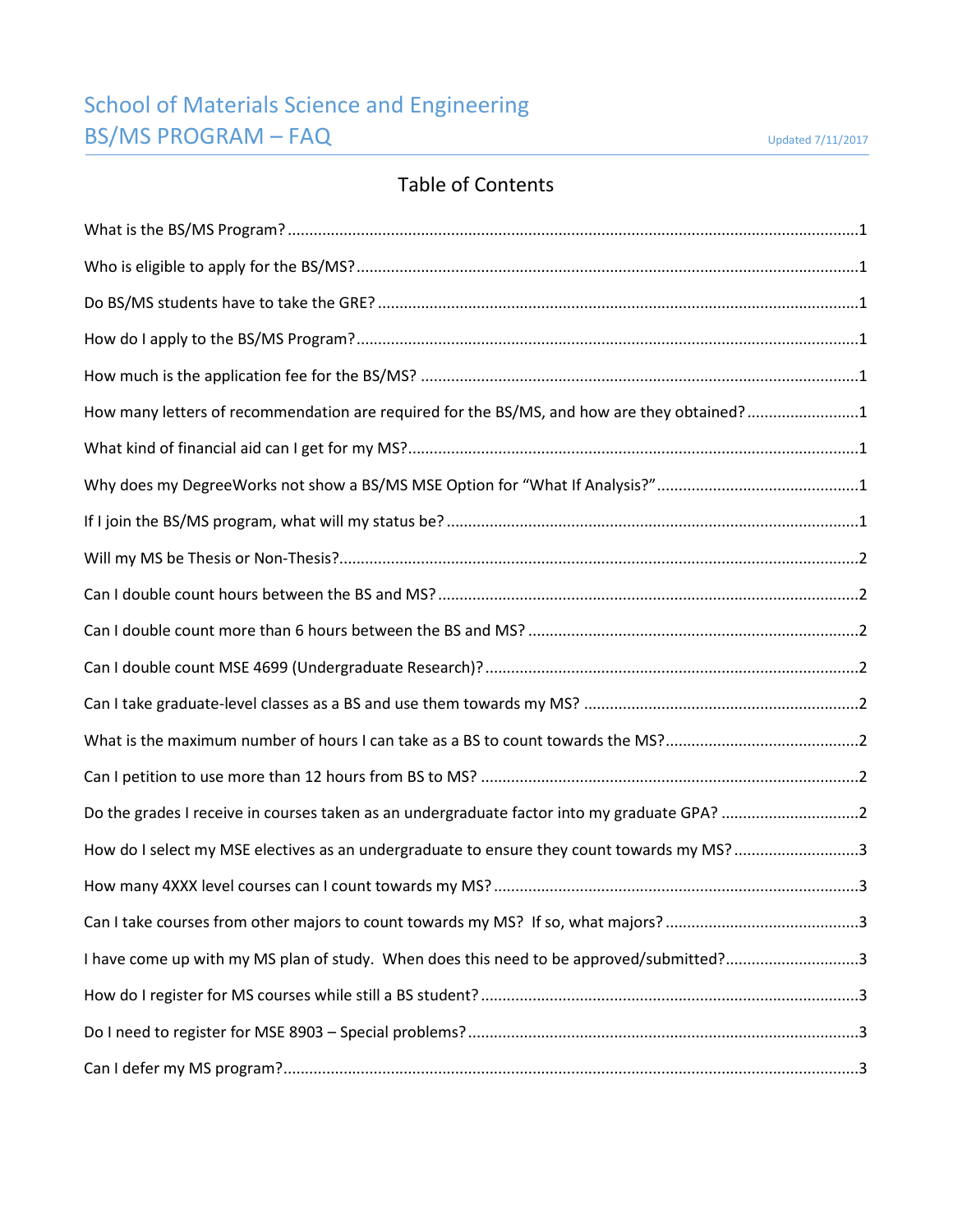## <span id="page-1-0"></span>**Q: What is the BS/MS Program?**

A: The MSE BS/MS academic program is designed to attract highly motivated undergraduate students, especially those who demonstrate an interest in, and an ability for, additional education beyond the bachelor's degree.

## <span id="page-1-1"></span>**Q: Who is eligible to apply for the BS/MS?**

A: MSE undergraduate students with a cumulative GPA of 3.5 or higher may apply to the BS/MS program after completing at least 30 semester hours (no more than 75) at Georgia Tech. Applications from students with more than 75 earned hours are reviewed on a case-by-case basis.

## <span id="page-1-2"></span>**Q: Do BS/MS students have to take the GRE?**

A: No. The GRE is not required for students who participate in the BS/MS program. This is one of the major benefits of the program.

## <span id="page-1-3"></span>**Q: How do I apply to the BS/MS Program?**

A: All application materials for the BS/MS are online. Visit the Graduate Studies web page and complete a **BS/MS Degree Program Form**, [https://grad.gatech.edu/bsms-degree-program-form.](https://grad.gatech.edu/bsms-degree-program-form) Please note that *this form does not replace the official graduate application.* After you submit the Online Application for Graduation (OAG) for Undergraduate Students during your graduating semester, you will also go ahead and submit your official application to the MSE graduate program.

## <span id="page-1-4"></span>**Q: How much is the application fee for the BS/MS?**

A: Nothing. There is no application fee for the BS/MS. This is one of the major benefits of the program.

## <span id="page-1-5"></span>**Q: How many letters of recommendation are required for the BS/MS, and how are they obtained?**

A: Only one letter of recommendation is required. The online application will ask for the Referee's name & email address, and the application system will automatically contact the referee for the letter.

## <span id="page-1-6"></span>**Q: What kind of financial aid can I get for my MS?**

A: Students admitted into the MS graduate program are not provided with financial aid. Exceptions are only possible where faculty have a specific requirement for a MS student on a research project.

## <span id="page-1-7"></span>**Q: Why does my DegreeWorks not show a BS/MS MSE Option for "What If Analysis?"**

A: DegreeWorks has no display option for the BS/MS. You will fill out a proposed program of study with the MSE Academic Offices that you will keep for your records and use as your guide. You can access a writeable PDF version of the program of study at: [http://www.mse.gatech.edu/sites/default/files/BS-](http://www.mse.gatech.edu/sites/default/files/BS-MS%20Program%20%28Updated%29.pdf)[MS%20Program%20%28Updated%29.pdf.](http://www.mse.gatech.edu/sites/default/files/BS-MS%20Program%20%28Updated%29.pdf)

## <span id="page-1-8"></span>**Q: If I join the BS/MS program, what will my status be?**

A: Students in the BS/MS program will remain undergraduates until they meet the requirements for the BS degree after which time their status will change to graduate. This process usually takes place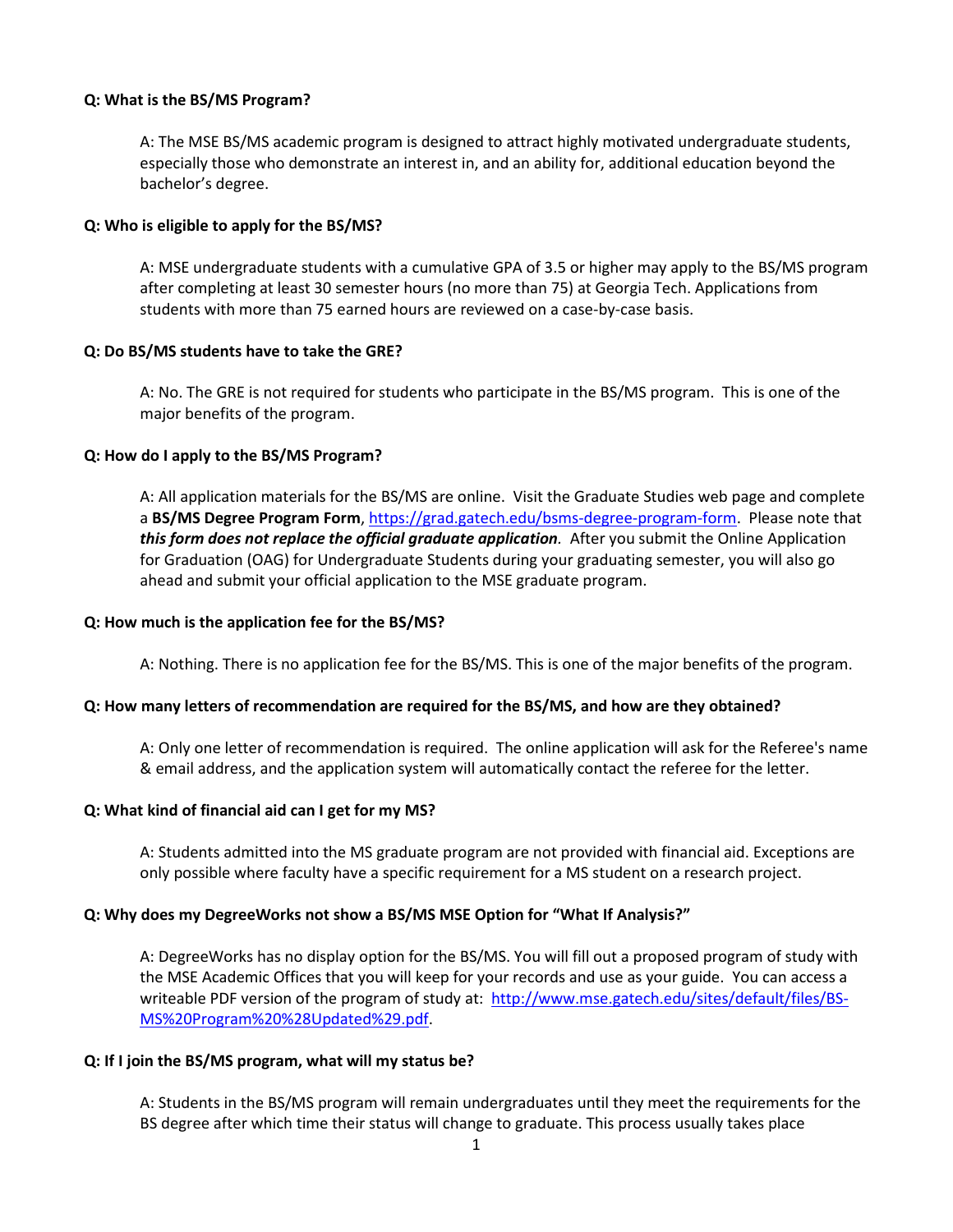sometime after the last set of undergraduate classes have been registered for and the Registrar's final degree audit done.

## <span id="page-2-0"></span>**Q: Will my MS be Thesis or Non-Thesis?**

A: Students participating in the BS/MS program will complete the Non-Thesis option, however, MS without thesis students can take a special problems (MSE8903 – P/F) course for research experience.

## <span id="page-2-1"></span>**Q: Can I double count hours between the BS and MS?**

A: Yes. Students completing both a BS and MS in the same discipline at Georgia Tech may use up to 6 credit hours of 4000-level coursework in the major discipline for both degrees.

## <span id="page-2-2"></span>**Q: Can I double count more than 6 hours between the BS and MS?**

A: No. Even if you decide to take coursework that would be eligible to count towards your MS degree, you are only allowed to double count up to 6 hours towards both your BS and MS degrees.

## <span id="page-2-3"></span>**Q: Can I double count MSE 4699 (Undergraduate Research)?**

A: Yes, you can double count MSE 4699 towards your BS and MS degrees. This is allowed for both the thesis and non-thesis MS options.

## <span id="page-2-4"></span>**Q: Can I take graduate-level classes as a BS and use them towards my MS?**

A: Yes. As an undergraduate, you are eligible to take graduate-level classes that are not counted towards your BS that can be used towards your MS. This is common for students who only need 1-2 classes during their final semester. These students can take up to 6 additional hours (2 classes) and have them count only towards their MS degree. To qualify for this option, students must complete the undergraduate degree with a cumulative GPA of 3.5 or higher and complete the master's degree within a two-year period from the award date of the BS degree.

[\(http://catalog.gatech.edu/academics/undergraduate/credit-tests-scores/undergraduate-students](http://catalog.gatech.edu/academics/undergraduate/credit-tests-scores/undergraduate-students-taking-graduate-courses/)[taking-graduate-courses/\)](http://catalog.gatech.edu/academics/undergraduate/credit-tests-scores/undergraduate-students-taking-graduate-courses/).

## <span id="page-2-5"></span>**Q: What is the maximum number of hours I can take as a BS to count towards the MS?**

A: Up to 12 hours can be taken as an undergrad and applied toward the 30 hours required for an MS non-thesis. This includes the 6 hours of double counted classes, plus up to 6 additional hours of classes that did not count towards the BS.

## <span id="page-2-6"></span>**Q: Can I petition to use more than 12 hours from BS to MS?**

A: No. Under no circumstance will a student be allowed to bring more than 12 hours over from their BS degree. This includes the 6 hours of double counted classes, plus up to 6 additional hours of classes that did not count towards the BS.

## <span id="page-2-7"></span>**Q: Do the grades I receive in courses taken as an undergraduate factor into my graduate GPA?**